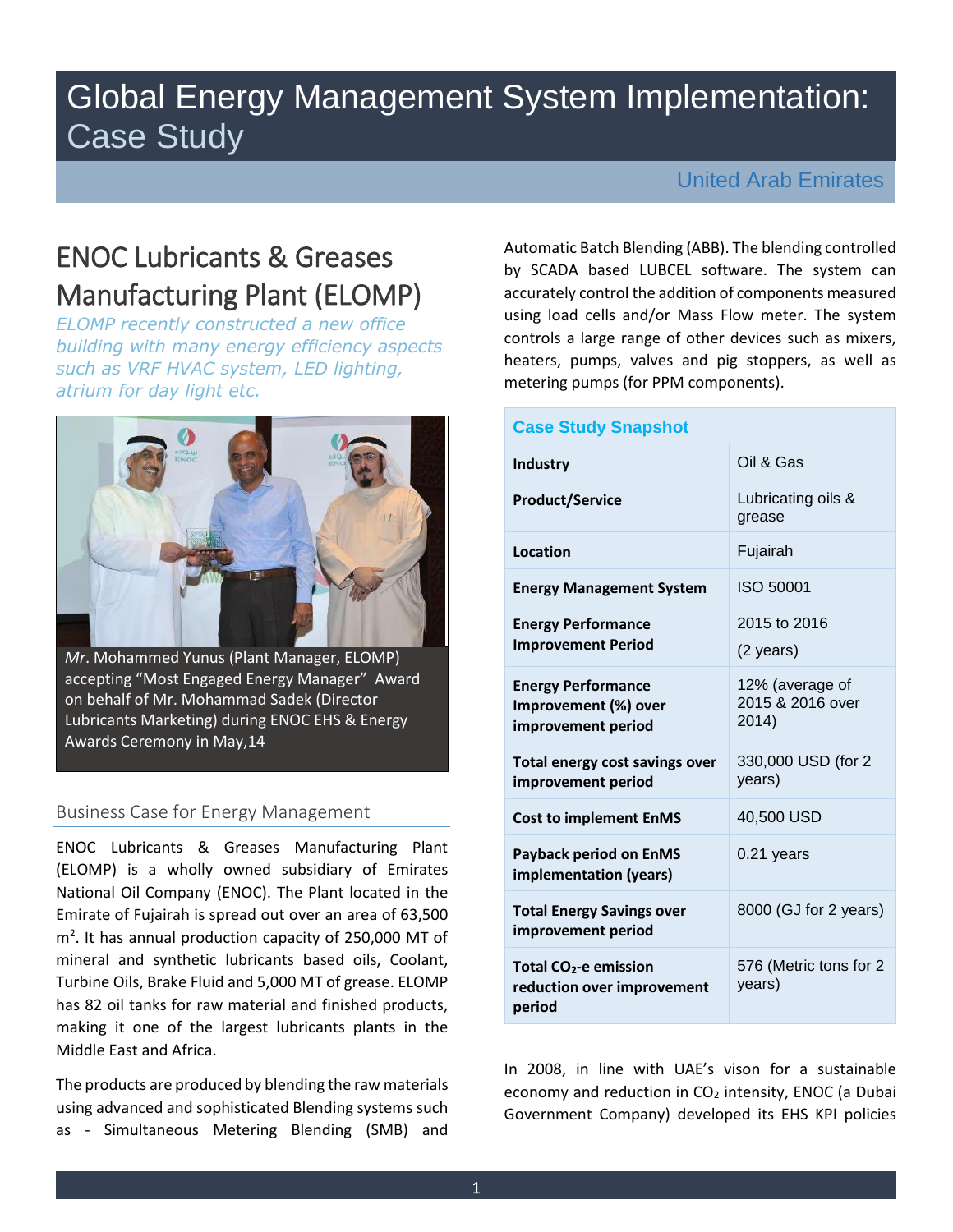which included targets for reduction in energy consumption and development of Energy & Resource Management systems (E&RMS). ENOC's E&RMS was in line with ISO 50001 and mandated for all business units and a minimum score of 3 out of 4 was required of all companies. As part of the ENOC Group ELOMP is bound to comply with the Group's policies with respect to Energy and Resource use. ELOMP's performance in the E&RMS audits is provided below:



In addition to the requirement for an E&RMS, additional requirement to develop and submit an E&R use reduction plan was mandated for all business units of ENOC. The plan could cover electricity, fuels and water but not consumables or raw materials. The KPI for this was set as percentage achievement against the plan.

Prior to ISO 50001, ELOMP's approach towards energy management and reduction was initially focused on attaining high scores in their energy related KPI's. Hence the management systems were focused only on achieving a score over 3 and the efficiency improvement efforts quick wins such as changing lights to LED etc. There was no focus on improving plant efficiency. However, having achieved a score of 3, ELOMP decided to attempt ISO 50001 as the first company in the group to do so.

The main reasons for the decision to implement ISO 50001 were as follows:

- Energy and cost savings
- Improving brand image in the highly competitive lubes market
- $\bullet$  CO<sub>2</sub> reduction to improve standing amongst government authorities
- Improve employee morale and comfort through reduction in waste heat from fired equipment

The approach to reduce energy use changed following their decision to implement ISO 50001. As a first step, several personnel were provided training by the Energy Institute, UK on energy management, benchmarking and efficiency improvements. Also, internal audit training was also provided. These trainings resulted in competency development which did not exist earlier. Along with the training, an internal audit against ISO 50001 and an energy audit of the whole facility was carried out by specialists from the ENOC Group.

Based on the results of the above audits, corrective action plans for closing gaps in the management system were developed and at the same time, significant aspects were identified and based on priority criteria action plans developed. Following this, ISO 50001 certification audit was carried out by DNV-GL and certificate awarded.

Following the success of the action plans and the benefits achieved, ELOMP initiated a detailed energy audit with independent consultant Global Engineering. This audit covered the entire plant operations including: aircompressors and refrigerated air dryers; process pumps; thermic fluid heater; outdoor lighting; indoor lighting; office air-conditioning; and other significant energy users. The action plans from this audit were implemented from 2014 onwards for continual improvement.

*"Implementing ISO 50001 systems has been an eye opener to us at ELOMP as it made the process of identifying savings opportunities systematic and stream lined"*

— Mohammed Sadek, Director Lubes Marketing

## Business Benefits Achieved

Prior to implementation of ISO 50001, the approach to energy savings was to address easy to do and highly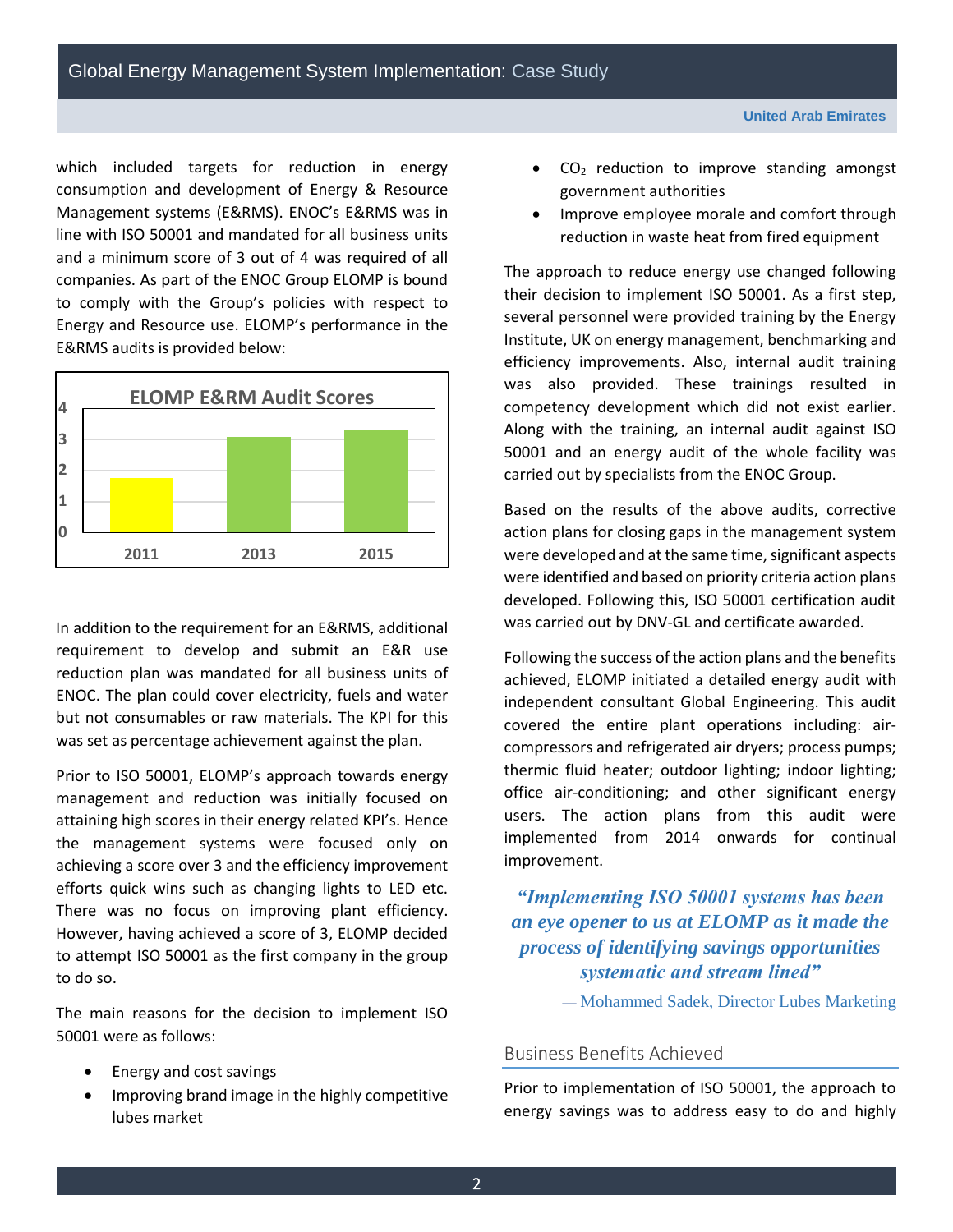visible projects such as LED lights. Also, the baseline and energy use segmentation was carried out using connected loads and not actual usage. Following ISO 50001 certification, as a part of continual improvement, a detailed energy audit for electricity was carried out by external experts from Global Engineering.

Based on the above, the plant areas and utilities including compressors and thermic fluid heaters were targeted. The improvement plans were implemented from the middle of 2014 onwards.

The resulting annual savings in cost and energy and reduction in  $CO<sub>2</sub>$  emissions for 2015 and 2016 from the base year of 2014 is depicted in the chart below.



One of the main projects taken up was the switch of electricity source from self-generation using DG sets to grid connection. This resulted in considerable savings in primary energy and  $CO<sub>2</sub>$  as the grid electricity is from natural gas fired combined GTs of >52% efficiency as compared with diesel fired gensets of 32% efficiency. This also resulted in considerable savings in consumables and maintenance manpower.

## EnMS Development and Implementation

By 2013, almost all of ENOC Group companies had achieved ISO 9001, 14001 and OHSAS 18001 certification. Hence ELOMP decided to stand out by getting certified to ISO 50001 as well. ELOMP was the first company within the ENOC Group of companies to achieve ISO 50001.

#### **Organizational**

In line with UAE vision for a green and sustainable economy, ENOC top management starting from the CEO had always supported energy management and efficiency improvement. The Group energy policy was issued in 2010 along with mandatory requirements for implementation.

Following the issue of the above, ENOC Energy Steering committee and Technical committee were set up. The steering committee was chaired by the Executive Director (EHS and Corporate Affairs), a member of ENOC Executive Committee. This committee consisted of all business unit heads and was responsible for setting policies and providing guidance.

The Technical Committee on the other hand was chaired by the Group EHS Director and consisted of engineers from operations, maintenance or EHS departments of each business unit. This committee was primarily involved in identifying opportunities for improvement on the ground, sharing knowledge among the business units and bringing new technologies though supplier presentations.

While the group level committees provided overall direction to the whole group, ELOMP developed their own Energy Committee consisting of the Plant Manager and all department heads and chaired by the Lubes Marketing Director. This committee was responsible for approving final improvement plans and allocated the resources for the same.

The EHS head of ELOMP was designated the Management Representative for EnMS and assigned the required roles and responsibilities for the same. Technical assistance to him was provided by the Maintenance Head. This committee was responsible for steering ELOMP to ISO 50001 certification in 2013 and subsequent recertification in 2016.

#### **Energy review and planning**

While planning for ISO 50001 certification, the primary energy source was diesel which was used to generate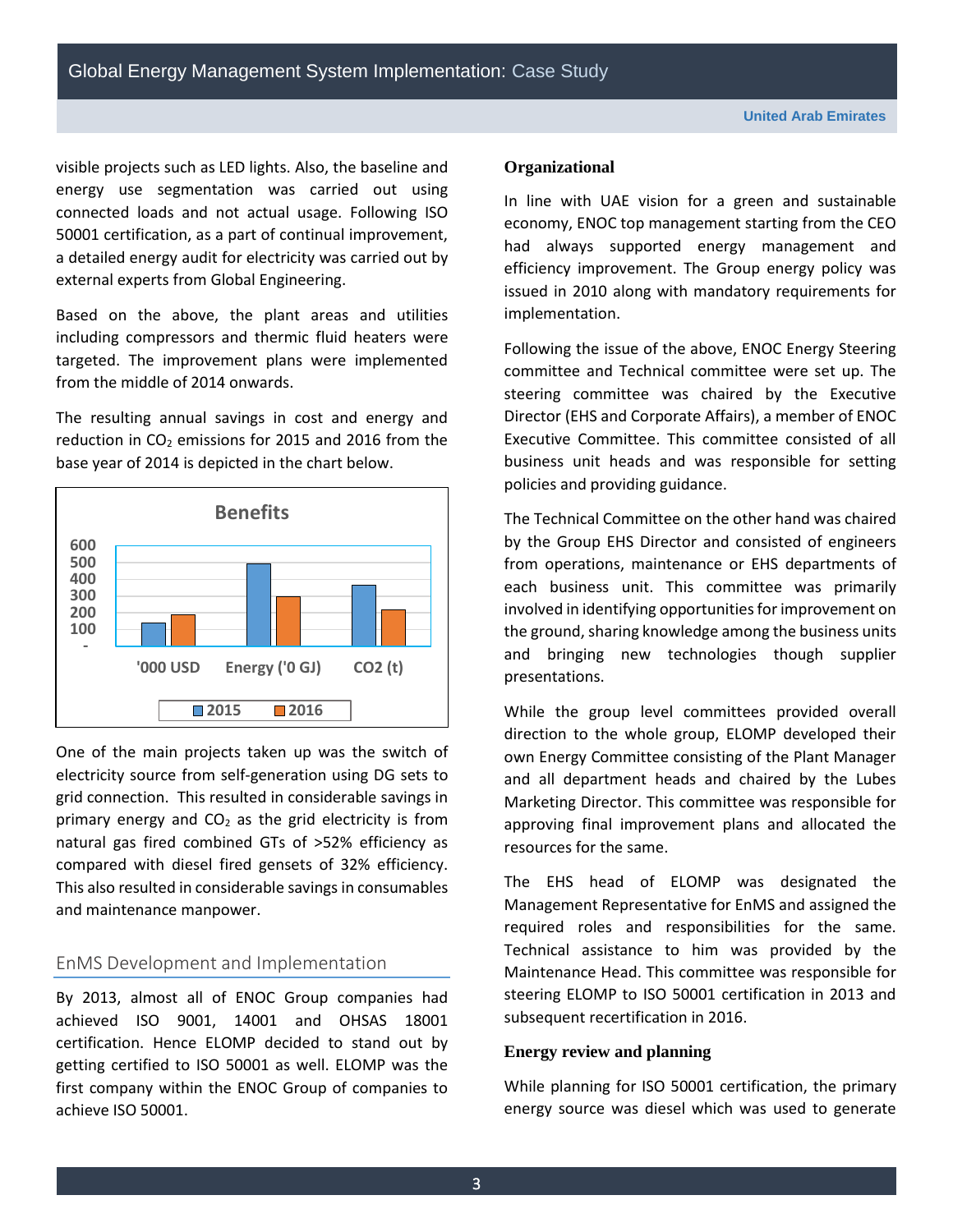**United Arab Emirates**

electricity as well. Diesel was then used for three purposes viz. electricity generation, fuel for two furnaces and fork lift trucks. Diesel use for generation was directly proportional to kWh generated.



ENOC Energy Technical Committee

Other than what was used for lighting and office, the entire electricity and diesel use were solely dependent on production volumes. Lighting and office use electricity over a year was approximately constant. Hence the Energy Intensity was determined to be liters of diesel per ton of lubes output (grease production is low and relatively constant). The initial baseline of 2013 was established based on diesel use and lube output for 2013.

For initial certification, improvement projects were limited to lighting upgrade and behavioral intervention and energy intensity for this was based on the area and required illumination levels.

*"Apart from the commercial benefits The Energy Management system brings, we believe our contribution towards clean and safe environment through reduced carbon emission holds more value that will have an impact on future generations"*

#### — Mohammed Yunus, Plant Manager, ELOMP

Following the certification, in 2014 a detailed energy audit was carried out and the results are provided below:

The largest variable electricity users were the compressor and plant. For both the plant and compressor, the energy intensity was a function of lubes



production. Improvement plans for reducing electricity use were developed and implemented from mid-2014 onwards. One major plan was to switch to grid electricity of 52% efficiency in 2015 from DGs which were 32% efficient.

Other than diesel use for electricity generation (67%), it was also used for thermic fluid heaters (29%) and fork lift trucks, the usage again depending solely on the production volumes. The improvement plans for electricity were based on the above. Further improvement plans for the thermic fluid heaters being 29% primary fuel use were also developed and implemented.

Financial resources for large improvement projects were allocated through the annual budgeting process and for smaller projects through a specific budget item in the maintenance budget titled "energy improvement".

The initial certification process required dedicated efforts for about a year. By the time of recertification in 2016, Energy Management had already matured and had become a habit in all activities. No further dedicated time required as it was a part of Maintenance and EHS planning.

#### **Cost-benefit analysis**

The cost to implement and maintain the EnMS consisted of mainly two parts viz. develop, document and audit systems and actual cost of implementing improvement projects.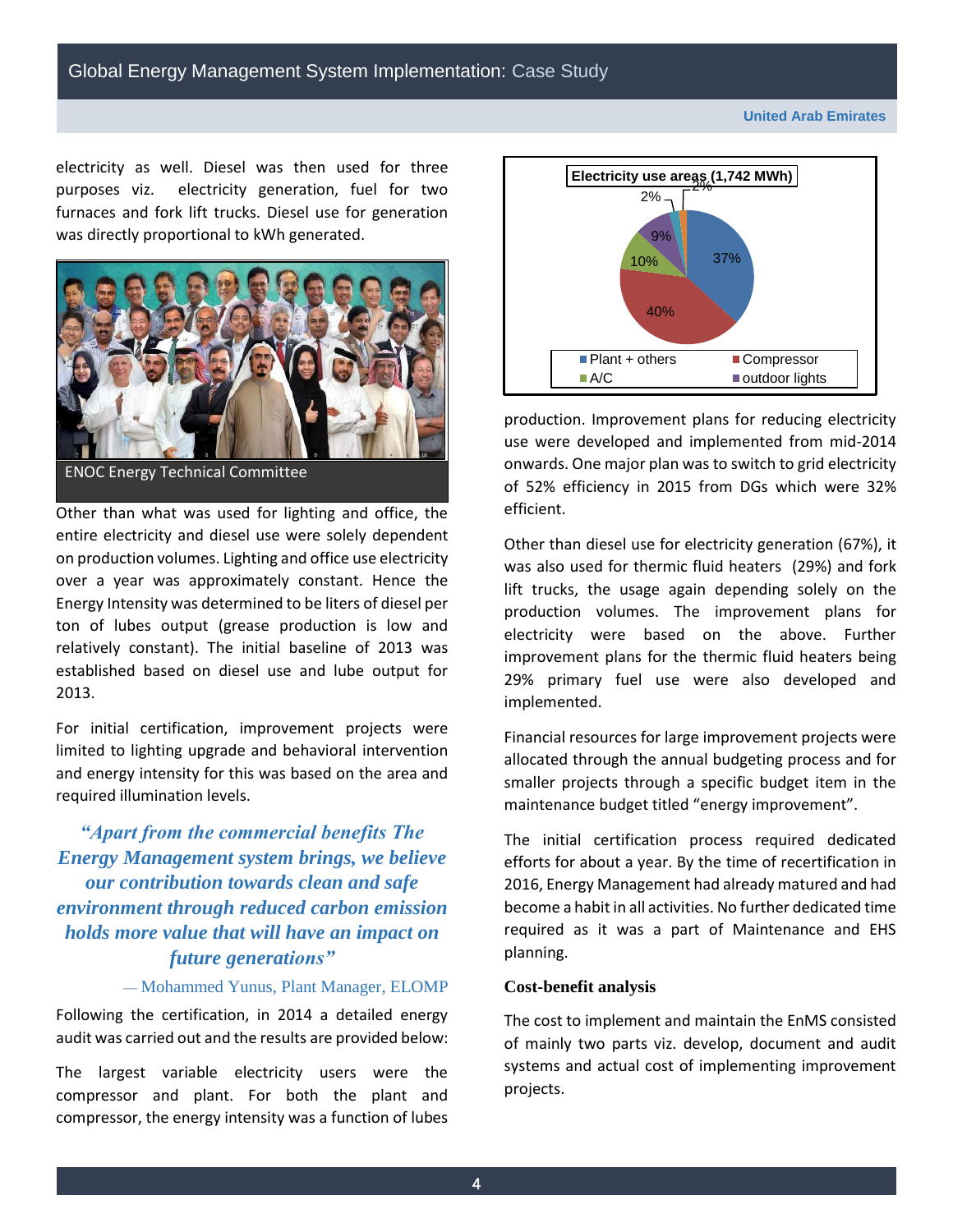System development cost consisted of maydays spend by internal staff and staff from ENOC Group Sustainability, cost of plant energy audit by third party and certification costs, for a total cost of USD 40,500. The payback on this is approximately 2.5 months.

Implementation costs for energy projects since 2013 was USD 1.4 million and savings in 2016 (following a full year) was USD 189,000 for a payback period of 7.4 years.

## **Approach used to determine whether energy performance improved**

Regression analysis of monthly production data had shown that energy use was directly dependent on production volumes. Hence, energy savings were determined based on total annual energy use adjusted to energy use and volume for the revised base year of 2014 due to expansions carried out.

Energy use during the performance period included the effects of switching electricity used from self-generation to grid electricity. This was accounted for by taking into consideration energy savings and  $CO<sub>2</sub>$  reduction from the switch to a 52% NG fired grid electricity from an earlier 32% diesel fired self-generators.

Savings accrued in USD was calculated based on actual measured savings for each of the 8 main energy savings projects implemented in 2015 and 2016. The savings for each year for each project was based on actual cost of energy (diesel or electricity) for the year and reduction in maintenance and consumables costs such as for the selfgeneration using gen-sets.

As the occupancy levels of buildings and plant, working hours and ambient temperatures remained constant over a year these were not considered in normalization of the results.

IPCC values as provided by the Dubai Carbon Centre of Excellence (DCCE), a body formed by major energy users and suppliers of Dubai was used were required for fuel energy content and  $CO<sub>2</sub>$  intensity of fuels. Additionally, Grid emission factors were also obtained from DCCE data. Data on electricity generation efficiency were

based on available data on the utility provider and actual data from self-generation.

#### **Approach used to validate results**

Energy use for each of the planned energy use reduction projects were either measured directly or calculated from engineering principles such as from pump performance curves, compressors leak test etc. by a third-party energy auditing company prior to implementation. Following implementation, were relevant measurements over a period of time were used to validate the expected results.

Some projects such as energy use reduction from replacing all the electric driven exhaust fans in the plant area by natural draft turbine ventilators did not need any full measurements as each fan was identical and on for the total shift working time. Sample energy use of selected fans over a short period of time was all that was required to validate the results.

## **Steps taken to maintain operational control sustain energy performance improvement**

The steps taken to sustain energy performance and instill creativity and motivation of employees are taken primarily at the ENOC group level and cascaded down to the business unit level. Some of these steps are summarized below:

- Business unit KPIs for energy use savings reported and monitored by ENOC Group on a quarterly basis
- ENOC annual energy awards in different categories for categories such as manager, technician, business unit best energy project etc.
- Periodic energy awareness and technical trainings
- Regularly scheduled ENOC energy steering and technical committee meetings
- Publication and mention in ENOC bi-annual energy report
- Special cash awards for best implemented energy saving suggestion in ENOC suggestion scheme

**Development and use of professional expertise, training, and communications**